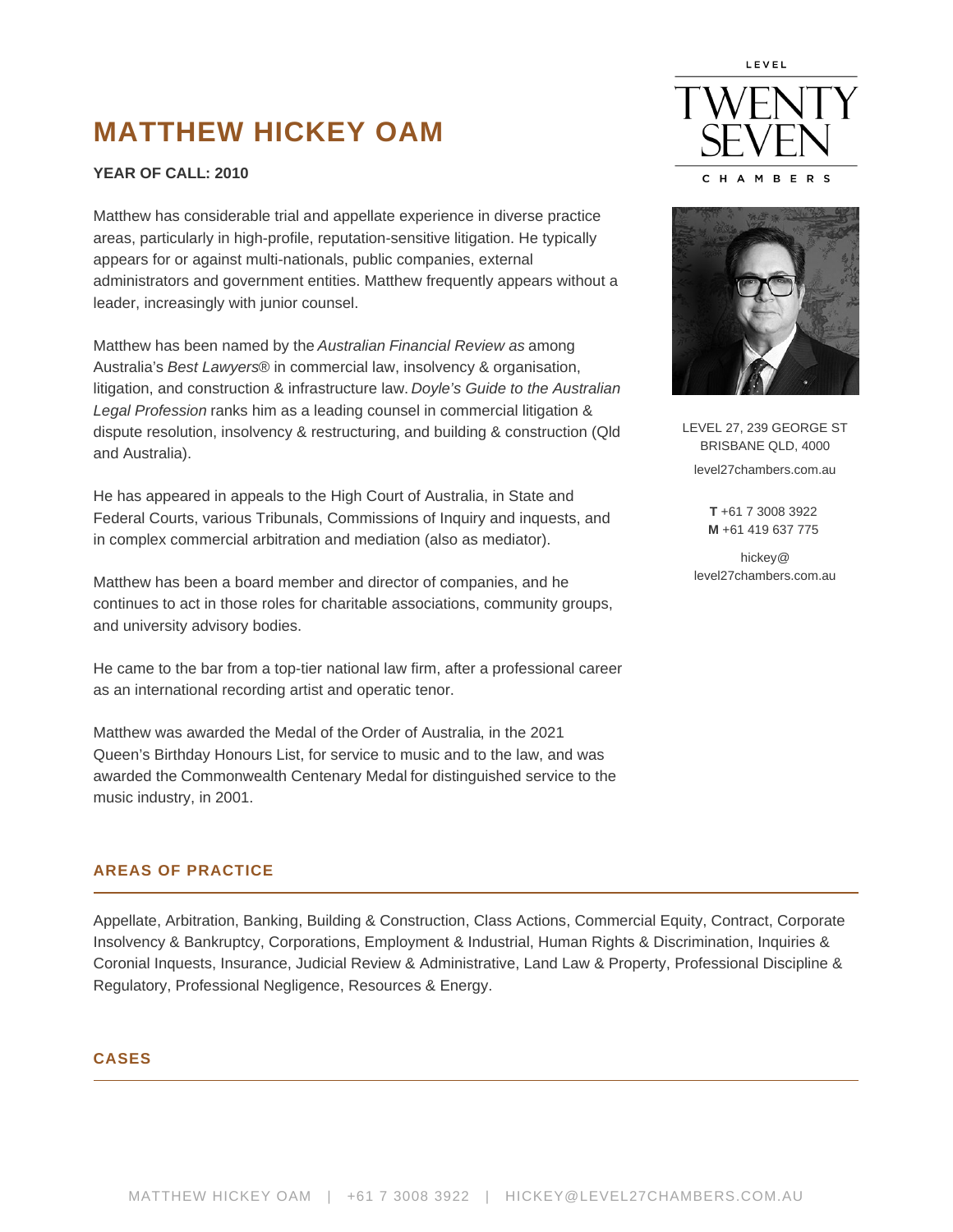#### **Cottee v Eastern Australia Airlines Pty Ltd [2022] QDC 112**

May 2022, Contract, Insurance

**Devine Constructions Pty Ltd v Stowe Australia Pty Ltd & Ors [2022] QSC 51** April 2022, Building & Construction, Contract, Professional Negligence

**Inquest into the death of Christopher Ian Powell**

March 2022, Inquiries & Coronial Inquests

Parbery (Liquidator), in the matter of Queensland Nickel Pty Ltd (in liquidation) (No 2)[2022] FCA 101 February 2022, Corporate Insolvency & Bankruptcy

**Brisbane Marine Pilots Pty Ltd v General Manager of Maritime Safety Queensland, Department of Transport and Main Roads and Ors [2021] QCAT 436** December 2021, Judicial Review & Administrative

**Nicholson v Parole Board of Queensland [2021] QSC 325**

December 2021, Judicial Review & Administrative

**Bothar Boring and Tunnelling (Australia) Pty Ltd v Ausipile Pty Ltd [2021] QCA 226** November 2021, Appellate, Building & Construction

**Owen-D'Arcy v Chief Executive, Queensland Corrective Services [2021] QSC 273** October 2021, Human Rights & Discrimination, Judicial Review & Administrative

**Point Bay Developments Pty Ltd v Perkins (WA) Pty Ltd [2021] QSC 272** October 2021, Commercial Equity, Banking

**Yue v CN-AU Capital Pty Ltd [2021] QSC 248** October 2021, Contract, Land Law & Property, Commercial Equity

# **Inquest into the death of Tiahleigh Palmer**

June 2021, Inquiries & Coronial Inquests

**LWB QLD SBB Limited v State of Queensland [2021] NSWSC 462** May 2021, Commercial Equity, Contract

**Kohler & others v Croton as delegate of the Minister for Natural Resources, Mines & Energy [2021] QSC 72** April 2021, Judicial Review & Administrative, Resources & Energy

**Whiteley v Stone & Anor [2021] QSC 31** March 2021, Judicial Review & Administrative, Resources & Energy, Human Rights & Discrimination

**Christensen & anor v Deputy State Coroner [2021] QSC 38** February 2021, Inquiries & Coronial Inquests, Judicial Review & Administrative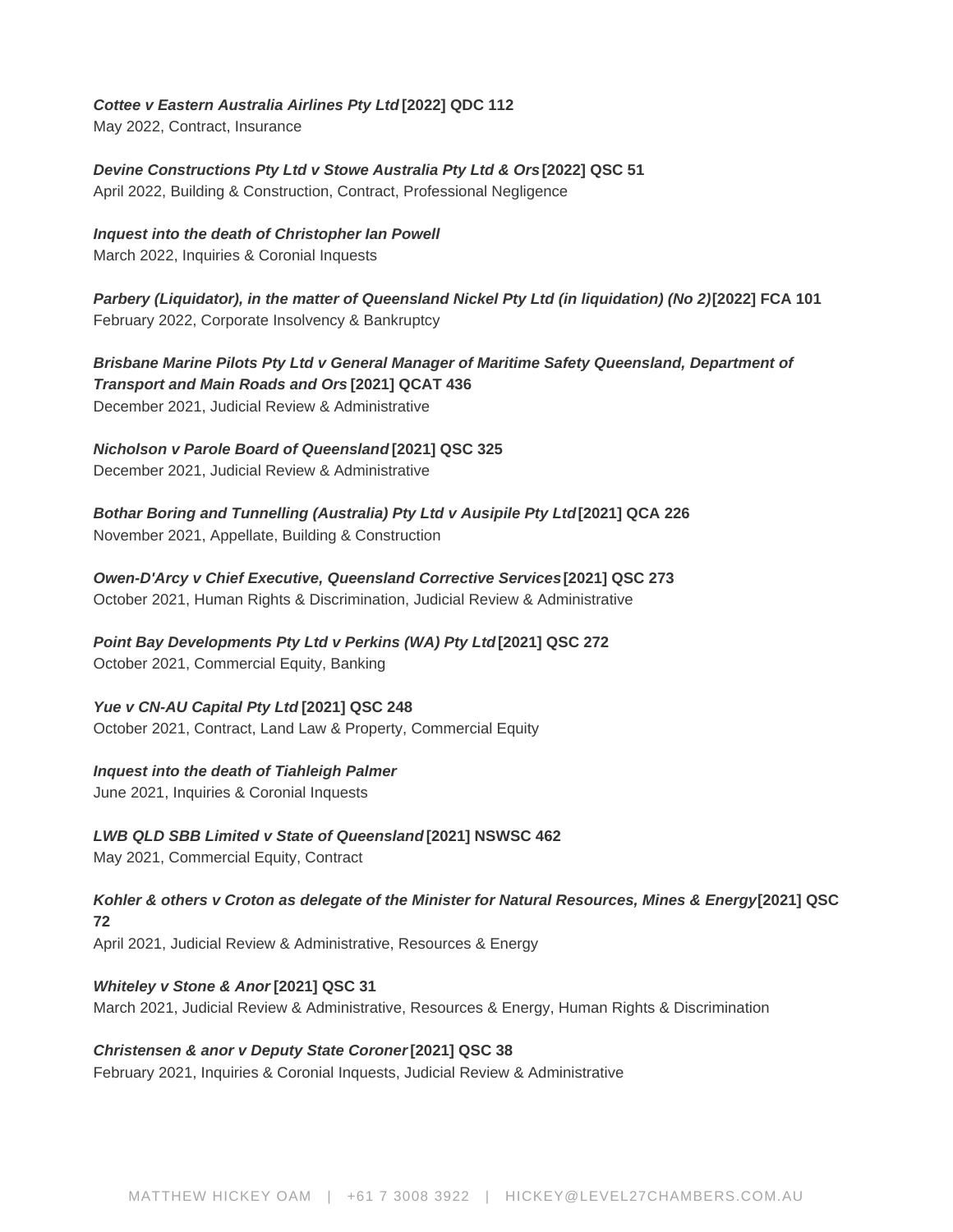# **Re a Declaration Regarding Medical Treatment for "A" [2020] QSC 389**

January 2021, Human Rights & Discrimination, Judicial Review & Administrative

**KDR Gold Coast Pty Ltd v CPB Contractors Pty Ltd [2020] QSC 303**

October 2020, Contract

**Sochorova v Durairaj & Anor [2020] QCA 158** July 2020, Appellate, Insurance, Professional Negligence

**Lonergan v Stilgoe & Ors (No 2) [2020] QSC 146** June 2020, Judicial Review & Administrative, Resources & Energy

**Bowman Development Corporation Pty Limited v Young Forever Property Pty Ltd (No 2) [2020] QDC 77** May 2020, Contract, Land Law & Property

**Lonergan v Stilgoe & anor [2020] QSC 86** April 2020, Judicial Review & Administrative, Resources & Energy

**Smith v Reader [2020] QSC 48** March 2020, Professional Negligence

**Lee Anthony Crocker v Queensland Building and Construction Commission [2020] QSC 24** March 2020, Building & Construction, Judicial Review & Administrative

**Coronial Inquest into four deaths at Dreamworld** February 2020, Inquiries & Coronial Inquests, Professional Discipline & Regulatory

**Jubilee Christian College Limited v Non-State Schools Accreditation Board [2020] QCAT 31** February 2020, Judicial Review & Administrative, Professional Discipline & Regulatory

**Bowman Development Corporation Pty Limited v Young Forever Property Pty Ltd[2020] QDC 73** February 2020, Contract, Land Law & Property

**Inquest into the death of Maria Aurelia Willersdorf** January 2020, Inquiries & Coronial Inquests, Professional Negligence

**Sochorova v Durairaj & anor [2019] QSC 251**

October 2019, Professional Negligence

**Parbery (Liquidator), in the matter of Queensland Nickel Pty Ltd (in liquidation) [2019] FCA 1219** August 2019, Corporate Insolvency & Bankruptcy, Corporations

**Health Ombudsman v White [2019] QCAT 36** May 2019, Professional Discipline & Regulatory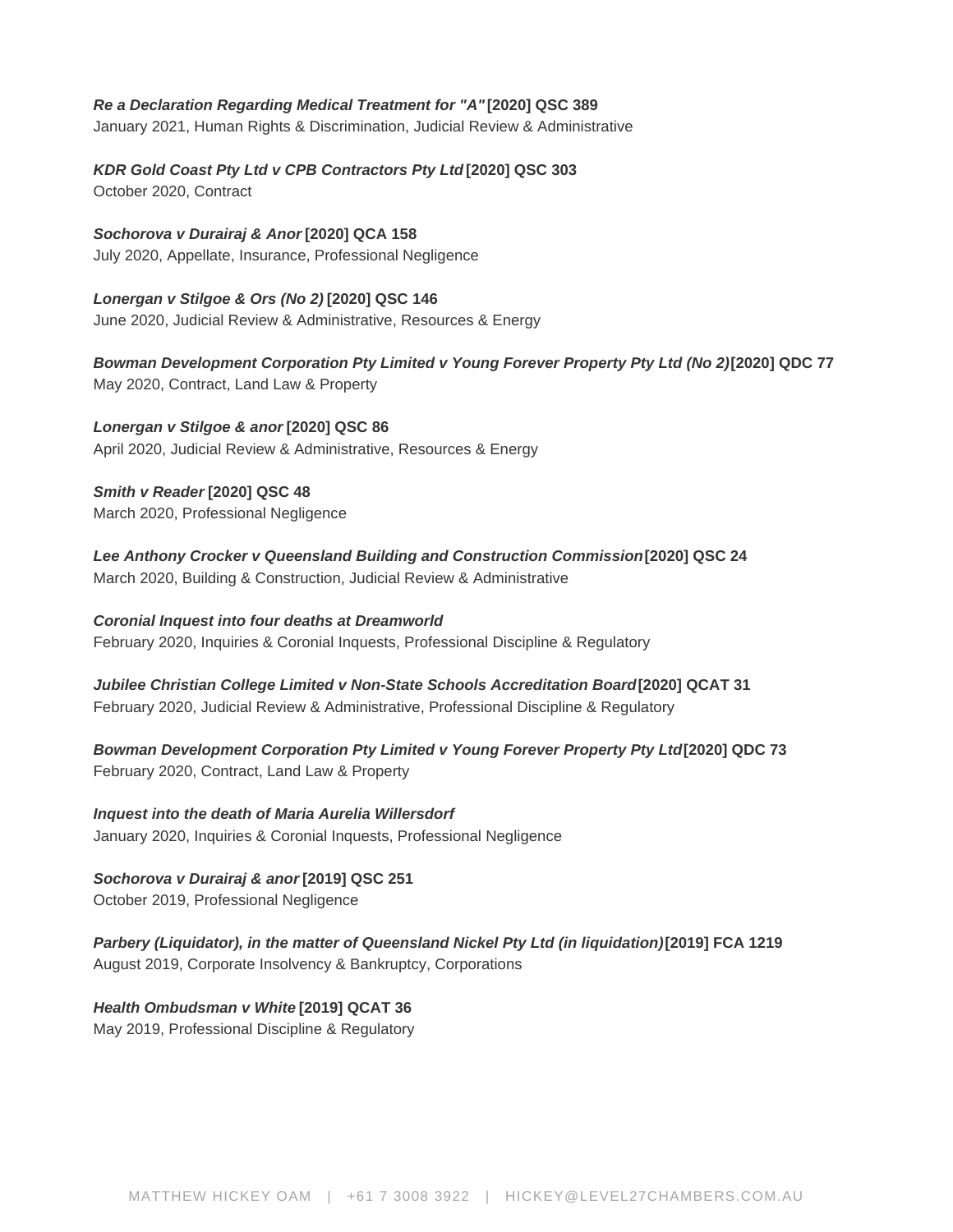#### **Inquest into the death of John Davis**

April 2019, Inquiries & Coronial Inquests

**State of Queensland (Department of Agriculture and Fisheries) v Humane Society International (Australia) Inc (2019) 164 ALD 400; [2019] FCA 534** April 2019, Appellate, Judicial Review & Administrative

# **Humane Society International (Australia) Inc v Department of Agriculture & Fisheries (Qld) [2019] AATA 617**

April 2019, Judicial Review & Administrative, Planning & Environment

**Palmer v Parbery & Ors; QNI Metals Pty Ltd & Ors v Parbery & Anor (2019) 136 ACSR 26; [2019] QCA 027** February 2019, Appellate, Corporate Insolvency & Bankruptcy, Corporations, Commercial Equity

**Parbery & Ors v QNI Metals Pty Ltd & Ors [2018] QSC 249** November 2018, Corporate Insolvency & Bankruptcy

**Parbery & Ors v QNI Metals & Ors [2018] QSC 245**

October 2018, Corporate Insolvency & Bankruptcy

**Inquest into the death of Joshua Ryan Statis** October 2018, Inquiries & Coronial Inquests

**Parbery & Ors v QNI Metals Pty Ltd & Ors [2018] QSC 213** September 2018, Corporate Insolvency & Bankruptcy

#### **Inquest into the death of Jay Maree Harmer**

August 2018, Inquiries & Coronial Inquests

# **Kadam v MiiResorts Group 1 Pty Ltd (No 5) (2018) 129 ACSR 74; [2018] FCA 1086**

July 2018, Class Actions, Commercial Equity, Corporations, International, Land Law & Property

**Children's Health Queensland Hospital and Health Service v AT & Anor [2018] QSC 147** July 2018

**Chibanda v Chief Executive, Queensland Health & Anor [2018] QSC 128** June 2018, Judicial Review & Administrative, Professional Discipline & Regulatory

**The Health Ombudsman v NLM [2018] QCAT 164** June 2018, Professional Discipline & Regulatory

**Inquest into the death of Zachary Holstein** June 2018, Inquiries & Coronial Inquests

**Parbery v QNI Metals Pty Ltd & Ors [2018] QSC 141**

June 2018, Corporate Insolvency & Bankruptcy, Commercial Equity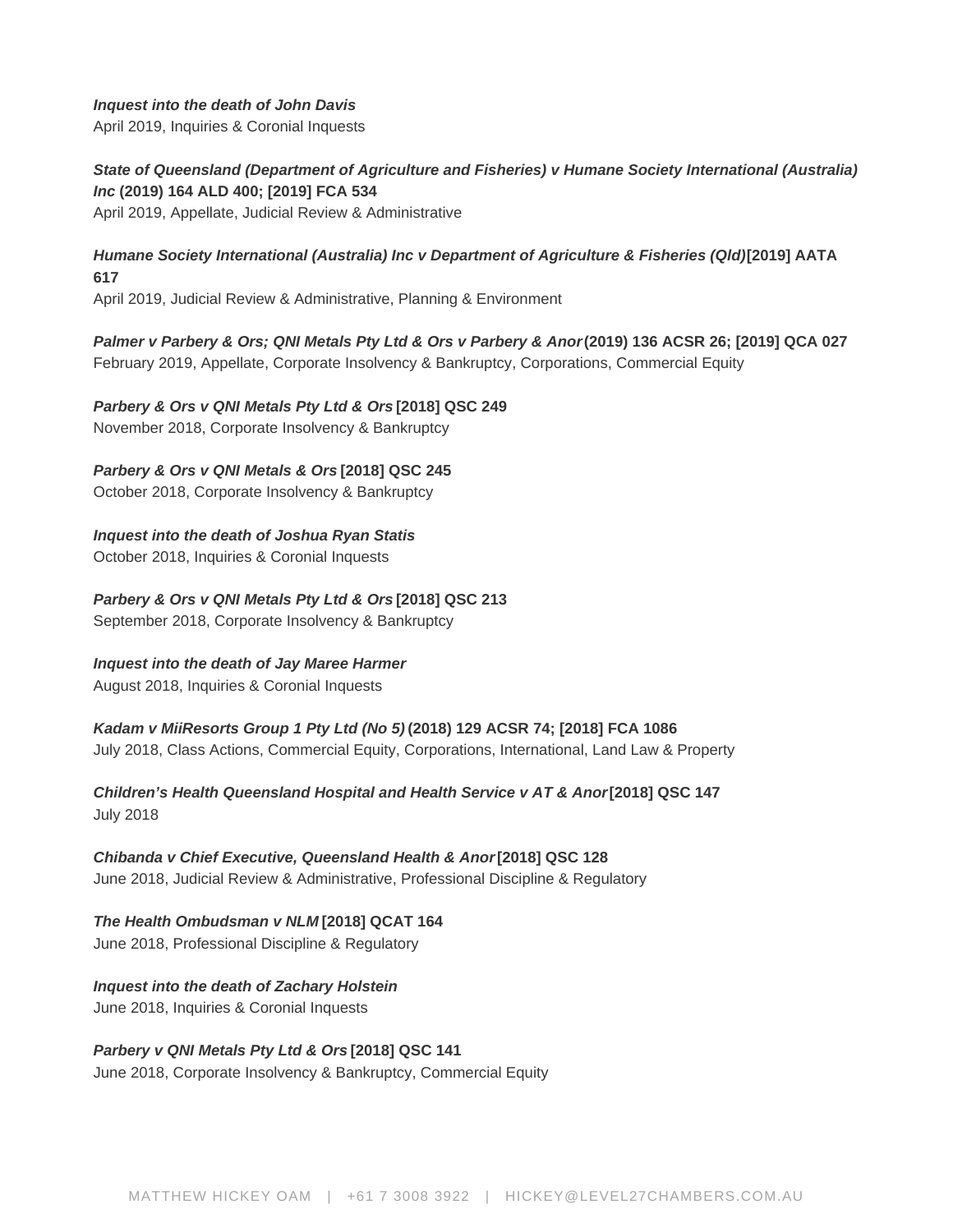# **Parbery v QNI Metals Pty Ltd & Ors [2018] QSC 121**

May 2018, Corporate Insolvency & Bankruptcy, Corporations, Commercial Equity

**Parbery v QNI Metals Pty Ltd & Ors (2018) 358 ALR 88; (2018) 127 ACSR 582; [2018] QSC 107**

May 2018, Commercial Equity, Corporate Insolvency & Bankruptcy, Contract, Corporations

**Hytch v O'Connell [2018] QSC 75** April 2018, Judicial Review & Administrative

**Lock the Gate Alliance Ltd v Chief Executive under the Environmental Protection Act 1994[2018] QSC 22** February 2018, Judicial Review & Administrative, Resources & Energy

**Lock the Gate Alliance Ltd v The Minister for Natural Resources and Mines [2019] 1 Qd R 1** February 2018, Judicial Review & Administrative, Resources & Energy

**The Thistle Company of Australia Pty Ltd v Bretz [2018] QCA 6** February 2018, Professional Negligence, Building & Construction

**Health Ombudsman v Dalziel [2017] QCAT 442** December 2017, Judicial Review & Administrative, Professional Discipline & Regulatory

**Inquest into the death of Rodney Roy Jacobs** November 2017, Inquiries & Coronial Inquests

**Musgrave v The Central and Northern Queensland Regional Parole Board [2017] QSC 271** November 2017, Judicial Review & Administrative

**Fulmer v Thompson & Ors (No 2) [2017] QSC 256**

November 2017, Contract, Corporations

**Inkerman Station Pty Ltd as trustee for the Inkerman Station Trust v Allan & Ors (No 2) [2017] QSC 243** October 2017, Judicial Review & Administrative, Land Law & Property

**Parbery & ors v QNI Metals Pty Ltd & ors [2017] QSC 231**

October 2017, Corporate Insolvency & Bankruptcy

**Palmer v Parbery [2017] QCA 238** October 2017, Appellate, Corporate Insolvency & Bankruptcy

**Paskins v Hail Creek Coal Pty Ltd [2018] 2 Qd R 518**

September 2017, Professional Negligence, Insurance

# **Kadam v MiiResorts Group 1 Pty Ltd (No 4) (2017) 252 FCR 298; [2017] FCA 1139**

September 2017, Class Actions, Commercial Equity, Corporations, International, Competition & Consumer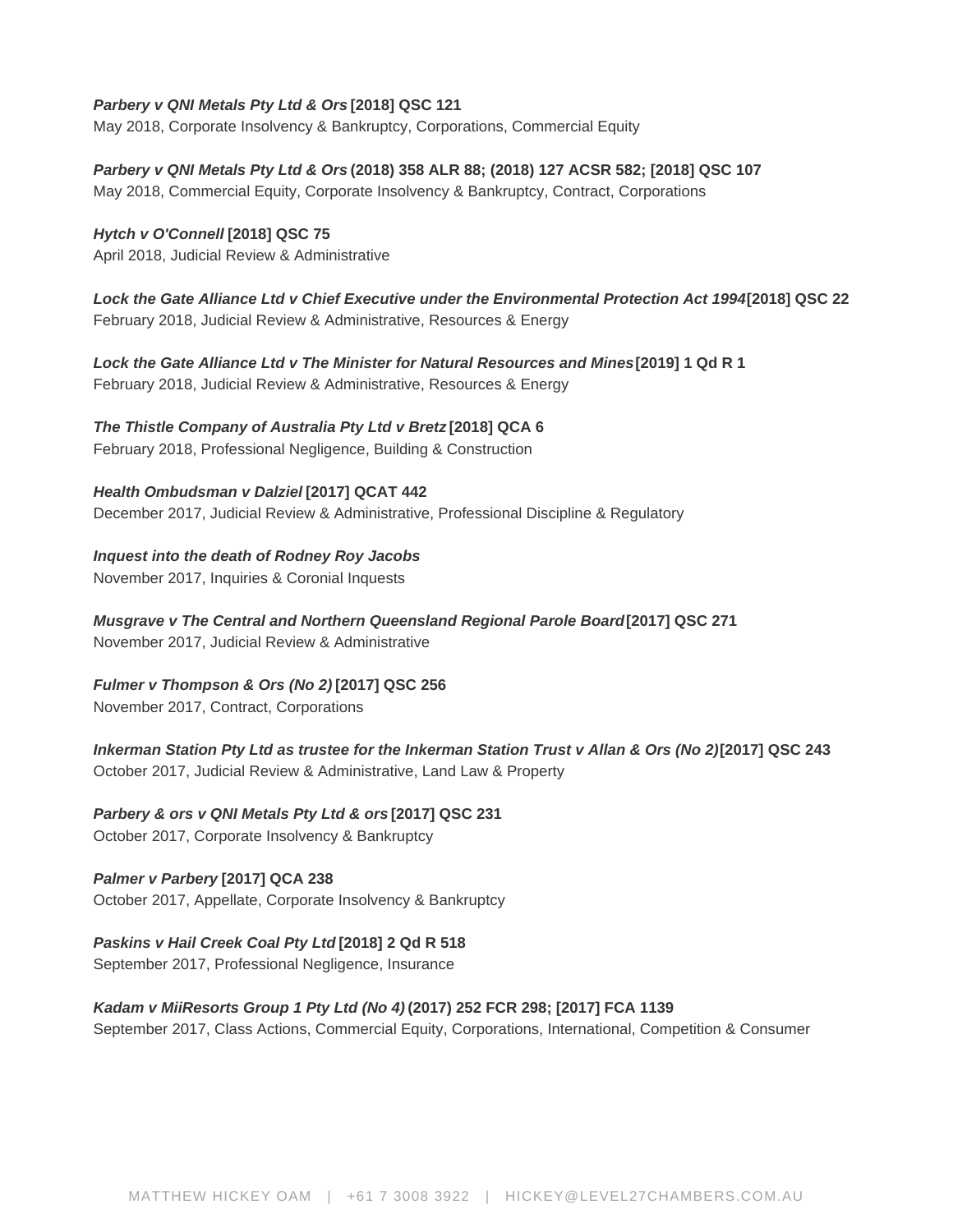# **Kadam v MiiResorts Group 1 Pty Ltd (No 3) [2017] FCA 1138**

September 2017, Class Actions, Commercial Equity, Corporations, Competition & Consumer, International

**Paskins v Hail Creek Coal Pty Ltd & Anor [2017] QSC 190**

September 2017, Employment & Industrial

**Inkerman Station Pty Ltd as trustee for the Inkerman Trust v Allen [2017] QSC 147** 

July 2017, Judicial Review & Administrative

**Fulmer v Thompson & Ors [2017] QSC 119** June 2017, Contract, Corporations, Competition & Consumer

**Knight v Workers' Compensation Regulator [2017] QSC 99** June 2017, Judicial Review & Administrative

**Carrette v Superannuation Complaints Tribunal [2017] FCA 640** June 2017, Appellate, Judicial Review & Administrative, Insurance

**Inquest into the death of Leila Michelle Trott**

March 2017, Inquiries & Coronial Inquests

**Inquest into the death of ES** February 2017, Inquiries & Coronial Inquests

# **Qld Cooper Shale Pty Ltd v Minister for Natural Resources and Mines (2016) 220 LGERA 92; [2016] QCA 352**

December 2016, Appellate, Judicial Review & Administrative, Resources & Energy

**Connor v Queensland Rail Ltd [2016] QSC 270** November 2016, Employment & Industrial, Judicial Review & Administrative, Insurance

**Annie Street JV Pty Ltd v MCC Pty Ltd & Ors [2016] QSC 268** November 2016, Building & Construction, Judicial Review & Administrative

**Kadam v MiiResorts Group 1 Pty Ltd [2016] FCA 1205** October 2016, Class Actions, Corporations, Commercial Equity

**Inquest into the death of Mark Anthony Plumb** August 2016, Inquiries & Coronial Inquests

**Trustees of the Property of Morris (Bankrupt) v Morris (Bankrupt) [2016] FCA 846** July 2016, Corporate Insolvency & Bankruptcy

**Pointon & Ors v Oaks Hotels & Resorts Limited & Ors [2016] QSC 152** July 2016, Contract

# **Inquest into the death of James Patrick Talbot**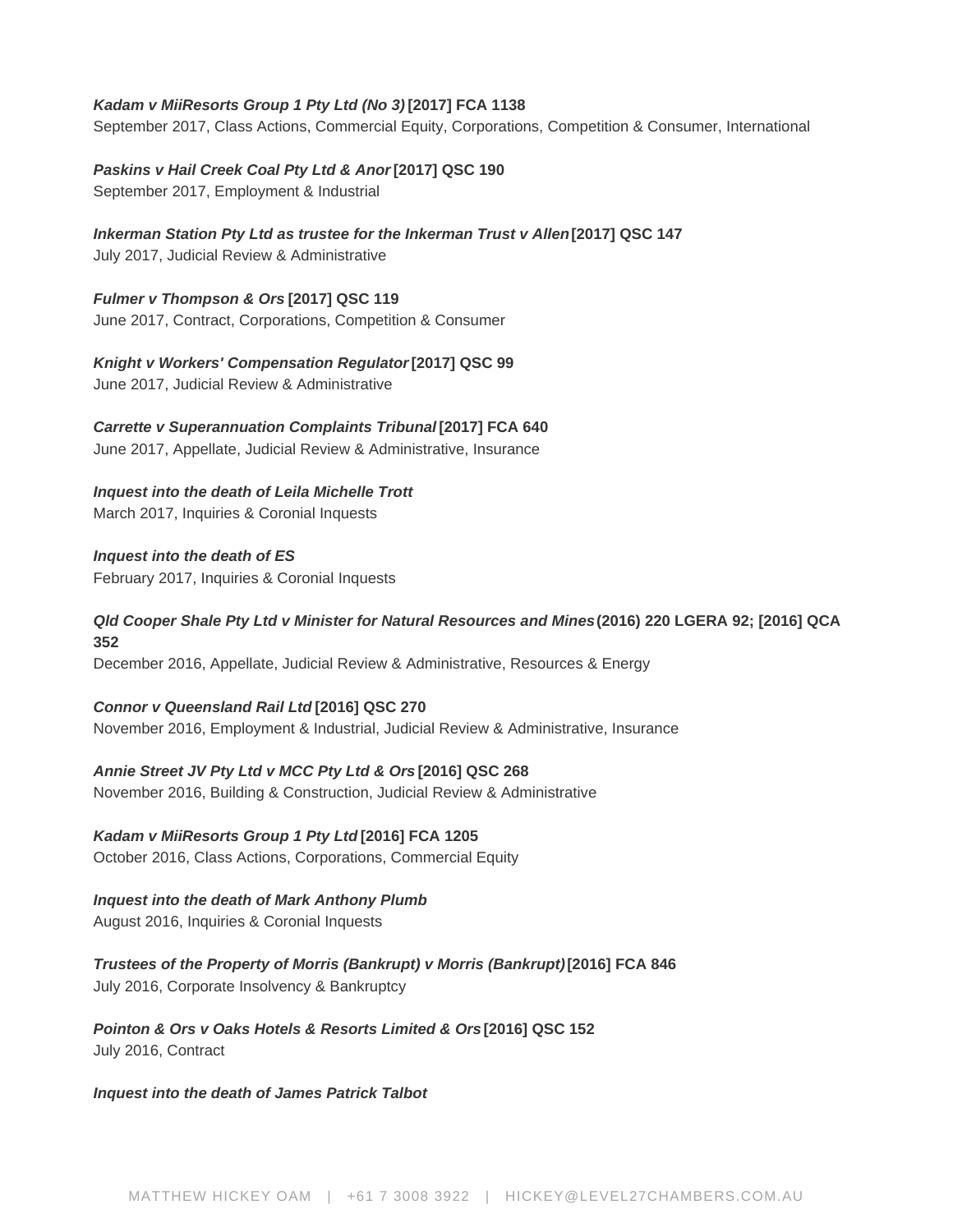July 2016, Inquiries & Coronial Inquests

**Robinson Helicopter Company Incorporated v McDermott (2016) 331 ALR 550; (2016) 90 ALJR 679; [2016] HCA 22**

June 2016, Appellate, Professional Negligence, Competition & Consumer

**R v Ban [2016] QCA 41** February 2016, Appellate

**Qld Cooper Shale Pty Ltd & Qld Cooper Energy Pty Ltd & Qld Shale Gas Pty Ltd v Minister for Natural Resources and Mines [2015] QSC 360** December 2015, Judicial Review & Administrative, Resources & Energy

**Inquest into the death of John Michael Spence** November 2015, Inquiries & Coronial Inquests

**Robinson Helicopter Company Incorporated v McDermott [2015] HCATrans 274** October 2015, Appellate, Professional Negligence, Competition & Consumer

**Inquest into the death of a 13 year old girl (P)** October 2015, Inquiries & Coronial Inquests

**Agripower Australia Ltd v Queensland Engineering & Electrical Pty Ltd [2015] QSC 268** September 2015, Building & Construction, Contract, Judicial Review & Administrative

**Ban v Loxton (No.2) [2015] QDC 154**

June 2015, Appellate

**Ban v Loxton (on behalf of Queensland Police Service) [2015] QDC 123** May 2015, Appellate

**Inquest into the death of Mark Geoffrey Bayliss** April 2015, Inquiries & Coronial Inquests, Professional Negligence

**Markan v Queensland Police Service [2015] QCA 22** February 2015, Judicial Review & Administrative, Appellate

**Dept. of Justice & Attorney-General Offender Debt Recovery Scheme v Richardson [2015] QCATA 8** January 2015, Judicial Review & Administrative, Appellate

**York Civil Pty Ltd v BHP Billiton Mitsui Coal Pty Ltd [2014] FCA 1422** December 2014, Building & Construction, Resources & Energy, Appellate

**McDermott v Robinson Helicopter Company Incorporated [2014] QCA 357** November 2014, Appellate, Professional Negligence, Competition & Consumer

**Mowburn Nominees v Palfreyman [2014] QSC 289**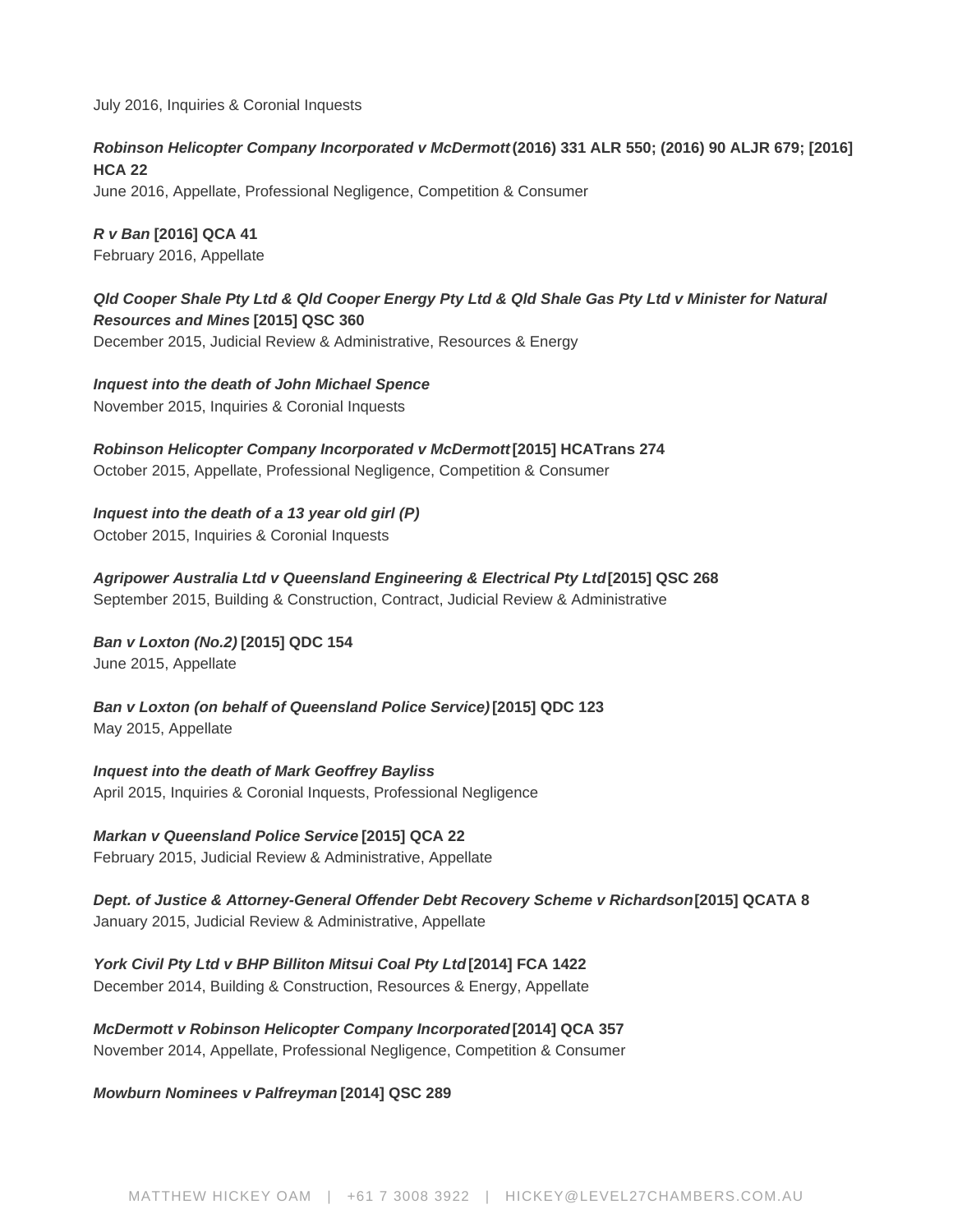November 2014, Judicial Review & Administrative

**Turnbull v State of Queensland [2014] QCA 240**

September 2014, Judicial Review & Administrative, Appellate

**Caltex Refineries (Qld) Pty Ltd v Allstate Access (Australia) Pty Ltd [2014] QSC 223** September 2014, Building & Construction, Judicial Review & Administrative, Contract

**McDermott & Ors v Robinson Helicopter Company (No 2) [2015] 1 Qd R 295** August 2014, Professional Negligence, Competition & Consumer

**Department of Education, Training and Employment v HS [2014] QCAT 387** July 2014, Judicial Review & Administrative

**Salary Packaging Australia Pty Limited v Andropov [2014] QSC 167** July 2014, Commercial Equity, Corporations, Intellectual Property

**McDermott v Robinson Helicopter Company [2014] QSC 34** March 2014, Insurance, Professional Negligence, Competition & Consumer

**Forsyth & Ors v Haraba Pty Ltd t/a Brisbane Gateway Resort (No 2) [2013] QCAT 708** December 2013, Judicial Review & Administrative, Land Law & Property, Contract

**Maycock v Queensland Parole Board [2015] 1 Qd R 408** November 2013, Judicial Review & Administrative

**Clampett v Attorney-General of Queensland [2013] QCA 325**

October 2013, Appellate, Judicial Review & Administrative

**Re Skyring [2013] QSC 137** July 2013, Judicial Review & Administrative

**Kosteska v Magistrate Manthey & Anor [2013] QCA 105** May 2013, Appellate, Judicial Review & Administrative

**DHG v State of Queensland (Represented by the Department of Justice and Attorney-General) [2015] 2 Qd R 201** April 2013, Employment & Industrial

**Paroz v Paroz [2011] HCATrans 205** August 2011, Appellate, Commercial Equity

**Lockwood v Barnes [2011] QDC 084** June 2011, Inquiries & Coronial Inquests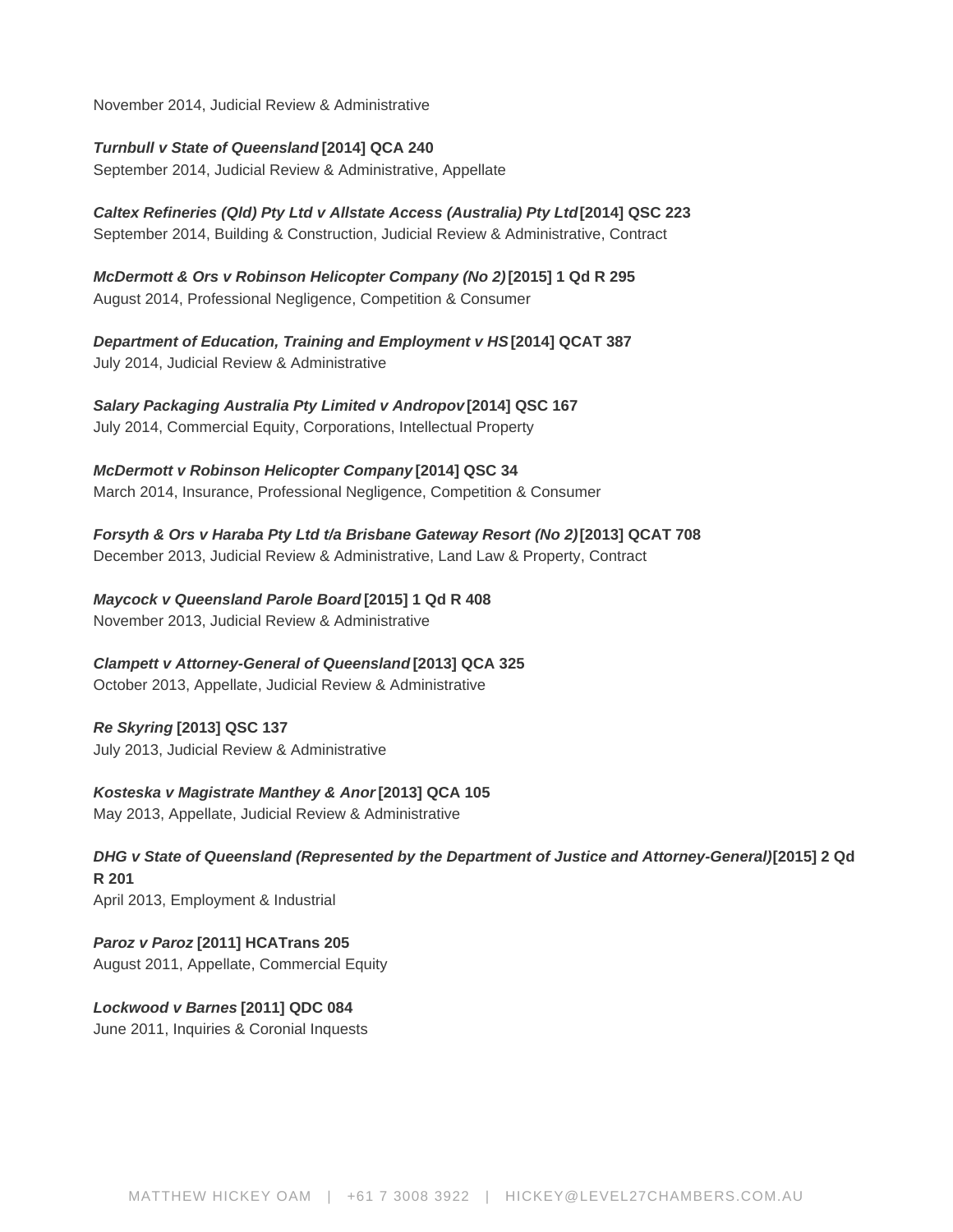Triple C Furniture and Electrical Pty Ltd v Rural and General Insurance Ltd [2011] HCATrans 125 May 2011, Insurance, Appellate, Professional Negligence

Heslop v Secretary, Department of Families, Housing, Community Services and Indigenous Affairs [2010] FCA 1345 November 2010, Appellate, Judicial Review & Administrative

Johnson v Triple C Furniture & Electrical P/L [2012] 2 Qd R 337; (2010) 243 FLR 336; [2010] QCA 282 October 2010, Insurance, Appellate, Professional Negligence

# EXPERIENCE

Matthew's experience includes:

- appearing in a four-week Supreme Court trial of claims arising from the design and construction of a biomass-powered cogeneration power plant.
- appearing in a Commercial List trial against Clive Palmer and his companies, which arose from the collapse of Queensland Nickel, led by [Doyle QC](https://www.level27chambers.com.au/barristers/shane-doyle/) and Sullivan QC, with [Matthew Doyle.](https://www.level27chambers.com.au/barristers/matthew-doyle/)
- appearing (unled against silk), for the State of Queensland, in a Supreme Court challenge to a decision to keep a convicted murderer in solitary confinement, on the basis that the decision infringed the prisoner's human rights
- appearing (unled against silk), for the State of Queensland, in a high-profile challenge to the Shark Control Program conducted in the Great Barrier Reef Marine Park
- appearing (unled) for the family of one of the deceased, in the Coronial Inquest into the deaths of four people on the Thunder River Rapids Ride at Dreamworld
- appearing for Robinson Helicopter Corporation in a successful nine-week trial (led by [Newton QC](https://www.level27chambers.com.au/barristers/glenn-newton/) and then Bain QC), on intermediate appeal (led by Bain QC), and on successful appeal to the High Court of Australia (led by [Doyle QC\)](https://www.level27chambers.com.au/barristers/shane-doyle/).
- appearing (led and alone against silk) for the owners of the Sheraton Mirage Resort, defending a Federal Court class action brought by 46,000 claimants said to be the victims of the world's biggest Ponzi Scheme (the Pearls Investment Fund, India)
- appearing (unled against silk) in a week-long Supreme Court trial, for the plaintiff, in a commercial dispute arising from a share sale agreement
- appearing (unled against silk) in a week-long Supreme Court trial, for the defendant, in a case involving claims of breach of trust and knowing receipt
- appearing (unled against silk) in proceedings for orders in the Supreme Court's parens patriae jurisdiction, to authorise the urgent medical treatment of children
- appearing for the Attorney-General (led by E Wilson QC, as her Honour then was) to successfully resist an application to set aside Coronial findings into the disappearance of Bowen schoolgirl, Rachel Antonio
- appearing as Counsel Assisting the State Coroner at inquests into deaths in custody.
- appearing for the convicted murder of Tiahleigh Palmer, at an inquest into her death, before the Deputy State Coroner.
- appearing unled in arbitral proceedings concerning a dispute arising from the construction of major infrastructure projects.
- appearing in arbitral proceedings concerning soft commodities producers, their marketing agent, and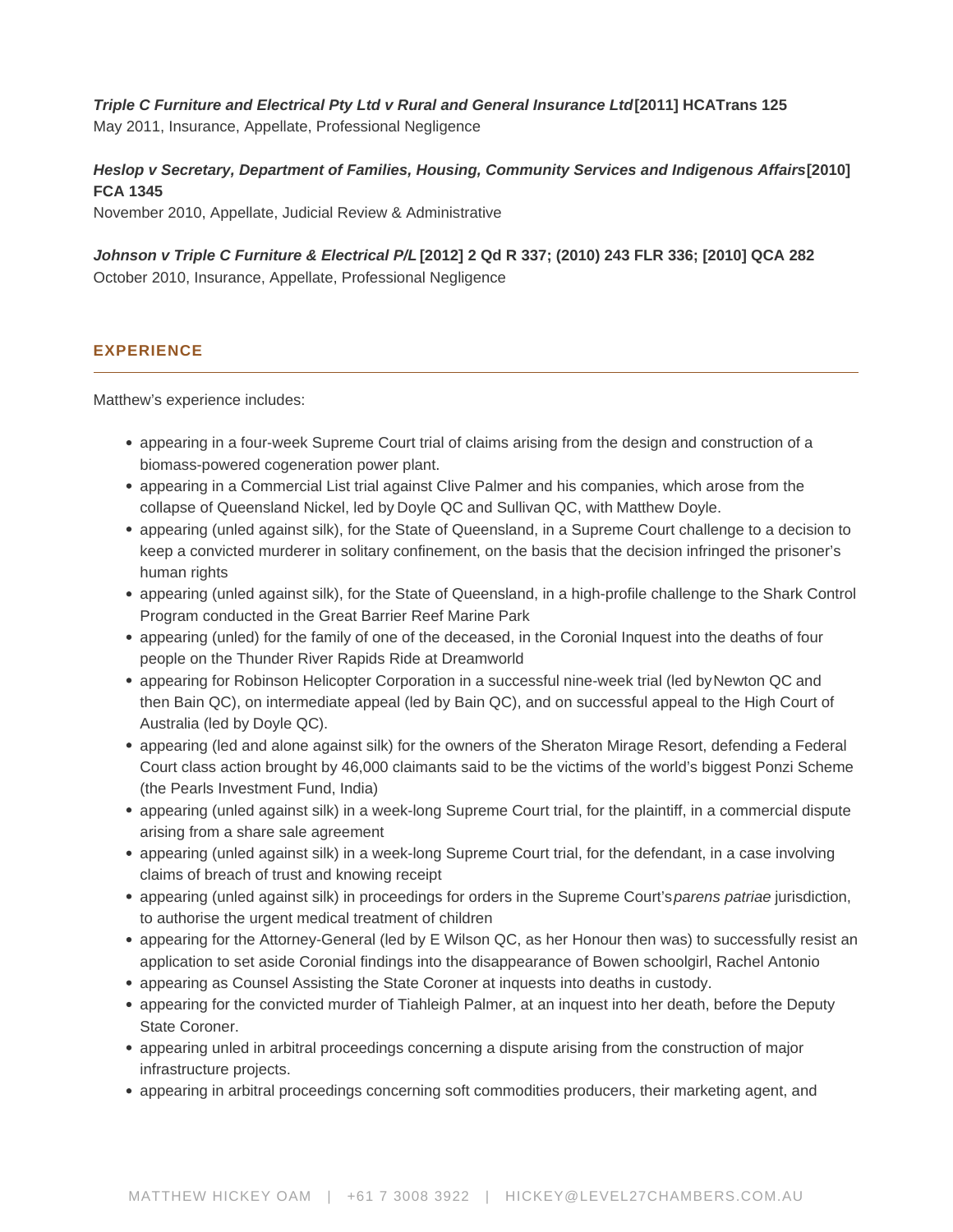complex forward pricing mechanisms (led by [Traves QC](https://www.level27chambers.com.au/barristers/roger-traves/)).

More examples (grouped by category) follow.

# ADMINISTRATIVE LAW

> Appearing for the Queensland Department of Agriculture & Fisheries as the respondent to an environmental group's high-profile [challenge](https://www.news.com.au/national/breaking-news/legal-challenge-to-barrier-reef-shark-cull/news-story/346ce779cead9ef9a05bc51841cc99de) to the long-running Shark Control Program in the Great Barrier Reef Marine Park.

> Appearing for the Attorney-General of Queensland, as an intervener, in successfully resisting [an application](https://www.level27chambers.com.au/cases/hytch-v-oconnell-2018-qsc-75/) to set aside high-profile Coroner's findings into the disappearance of Bowen schoolgirl Rachel Antonio in 1998.

> Appearing for the Minister for Natural Resources and Mines, in a [case](https://www.level27chambers.com.au/cases/inkerman-station-pty-ltd-trustee-inkerman-trust-v-allen-2017-qsc-147/) concerning the proper construction of the Land Act.

> Appearing in and successfully resisting an appeal to the Queensland Court of Appeal (led by the Solicitor-General), on behalf of the Minister for Natural Resources and Mines, [in a case](https://www.level27chambers.com.au/cases/qld-cooper-shale-pty-ltd-v-minister-natural-resources-mines2016-qca-352/) concerning a decision to refuse exploration permits under the Mineral Resources Act.

> Appearing for the Queensland Department of Primary Industries to resist an [application](https://www.level27chambers.com.au/cases/mowburn-nominees-ors-v-palfreyman-ors-2014-qsc-289/) for judicial review of a decision to impose quarantine notices on a significant cattle grazing property.

> Appearing for the operator of the John Flynn Private Hospital to resist an urgent mandatory injunction to compel it to reinstate the credentials of a suspended practitioner.

> [Appearing for the Premier of Queensland](http://www.couriermail.com.au/news/broadbeach-brawl-bandido-bikies-granted-order-allowing-them-to-work-together/story-e6freon6-1226861043510), the Honourable Campbell Newman MP, to respond to and resist summonses to appear as a witness, filed by alleged members of an outlaw motorcycle gang.

#### APPEALS

> Appearing and successfully resisting an appeal from a decision in the Commercial List of the Supreme Court of Queensland, to grant freezing orders against Clive Palmer and his companies, arising from the liquidation of Queensland Nickel.

> Appearing in a [successful appeal](https://www.level27chambers.com.au/cases/robinson-helicopter-company-incorporated-v-mcdermott-2016-hca-22/) to the High Court of Australia (led by [Doyle QC](https://www.level27chambers.com.au/barristers/shane-doyle/)) for Robinson Helicopter Company Incorporated, the US manufacturer of the R22 helicopter, in defence of a \$70+ million product liability claim (having succeeded at first instance in an 8-week supreme court trial (with [Newton QC](https://www.level27chambers.com.au/barristers/glenn-newton/) and, then, Bain QC), and having appeared on appeal (with Bain QC)).

> Appearing (unled against silk) in and successfully resisting [an appeal](https://www.level27chambers.com.au/cases/thistle-company-australia-pty-ltd-v-bretz-2018-qca-6/) to the Queensland Court of Appeal against a decision to dismiss a claim for professional negligence brought against engineers who had designed and supervised the construction of a service station.

> Appearing in and successfully resisting an appeal to the Queensland Court of Appeal, on behalf of the Minister for Natural Resources and Mines, [in a case](https://www.level27chambers.com.au/cases/qld-cooper-shale-pty-ltd-v-minister-natural-resources-mines2016-qca-352/) concerning a decision to refuse exploration permits under the Mineral Resources Act.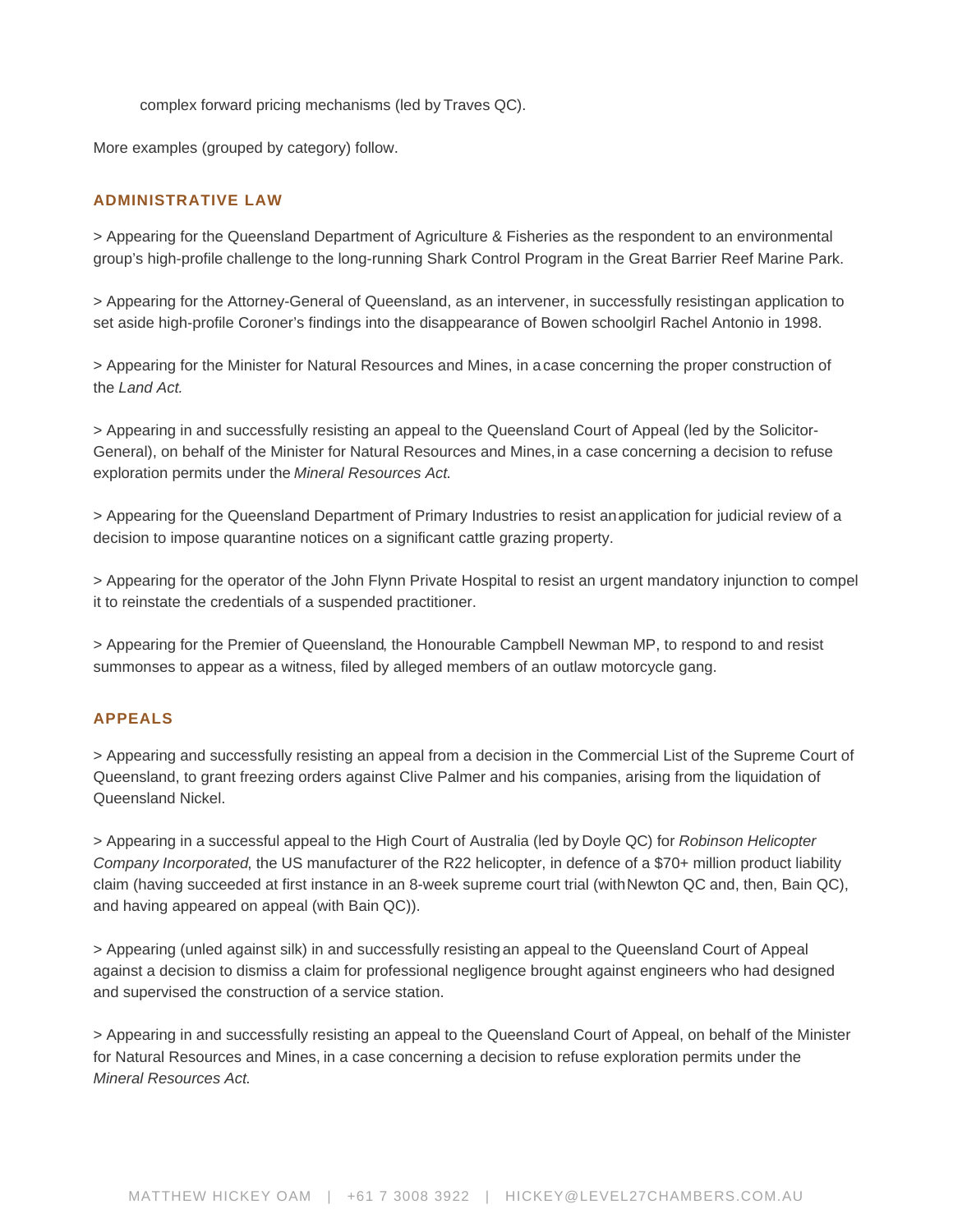> Appearing in and successfully resisting an appeal to the Queensland Court of Appeal, on behalf of an insurer, [in a case](https://www.level27chambers.com.au/cases/johnson-v-triple-c-furniture-2010-243-flr-336-2010-qca-282/) concerning a decision to decline cover and the application of s 54 of the Insurance Contracts Act.

# BANKRUPTCY & INSOLVENCY

> Appearing (with [Doyle QC](https://www.level27chambers.com.au/barristers/shane-doyle/), then Sullivan QC, leading Rae of counsel) for the Special Purpose Liquidators of Queensland Nickel, in [proceedings](http://www.abc.net.au/news/2017-08-03/clive-plamer-dismisses-asset-freeze-political-witchhunt/8771148) against Clive Palmer and various of his companies, including successfully obtaining [freezing orders](https://www.level27chambers.com.au/cases/parbery-v-qni-metals-pty-ltd-ors-l-2018-qsc-107/) against them.

> Appearing in the Court of Appeal for the Special Purpose Liquidators of Queensland Nickel, in an appeal brought by [Clive Mensink](https://www.theage.com.au/business/companies/clive-palmer-to-foot-bill-for-nephew-s-futile-appeal-20180326-p4z69n.html?utm_medium=rss&utm_source=rss_business).

> Appearing for Aurizon, in the Federal Court of Australia, in connection with the appointment of special purpose liquidators to Queensland Nickel.

> Advising liquidators appointed to a very high-profile insolvent company, in respect of pre-litigation steps.

> Appearing in the Federal Court of Australia, on behalf of trustees in bankruptcy, in a [case](https://www.level27chambers.com.au/cases/trustees-property-morris-bankrupt-v-morris-bankrupt-2016-fca-846/) concerning entitlements to amounts paid from superannuation funds of which the bankrupt's deceased husband had been a member.

# BUILDING & CONSTRUCTION

> Successfully appeared (unled against silk) in a three-day trial and [appeal](https://www.level27chambers.com.au/cases/thistle-company-australia-pty-ltd-v-bretz-2018-qca-6/) in a professional negligence claim brought against engineers, concerning the design and supervision of construction of a service station.

> Acting (unled against silk) in interstate arbitral proceedings concerning the construction of major infrastructure.

> Acting for the liquidators of a construction company to defend subcontractors' charges proceedings.

> Acting for Built Environs WA Pty Ltd in a \$20m plus claim brought against Perth Airport Pty Ltd in the Supreme Court of Western Australia, concerning the expansion of the Perth Airport.

> Advising joint venturers during steps preliminary to the commencement of arbitration concerning a dispute over the construction of significant public infrastructure.

> Appearing for a contractor in an arbitration concerning a \$1+ billion dispute over the construction of significant resources infrastructure.

> Appearing successfully for Caltex Australia in a [proceeding](https://www.level27chambers.com.au/cases/caltex-refineries-qld-pty-ltd-anor-v-allstate-access-australia-pty-ltd-ors-2014-qsc-223/) for review of an adjudication decision under the Building and Construction Industry Payments Act (Qld).

> Appearing for Bechtel, in the Federal Court of Australia, in defending a breach of contract and misleading and deceptive conduct [claim](https://www.level27chambers.com.au/cases/york-civil-pty-ltd-v-bhp-billiton-mitsui-coal-pty-ltd/) arising from the construction of the South Walker Creek coal preparation plant upgrade.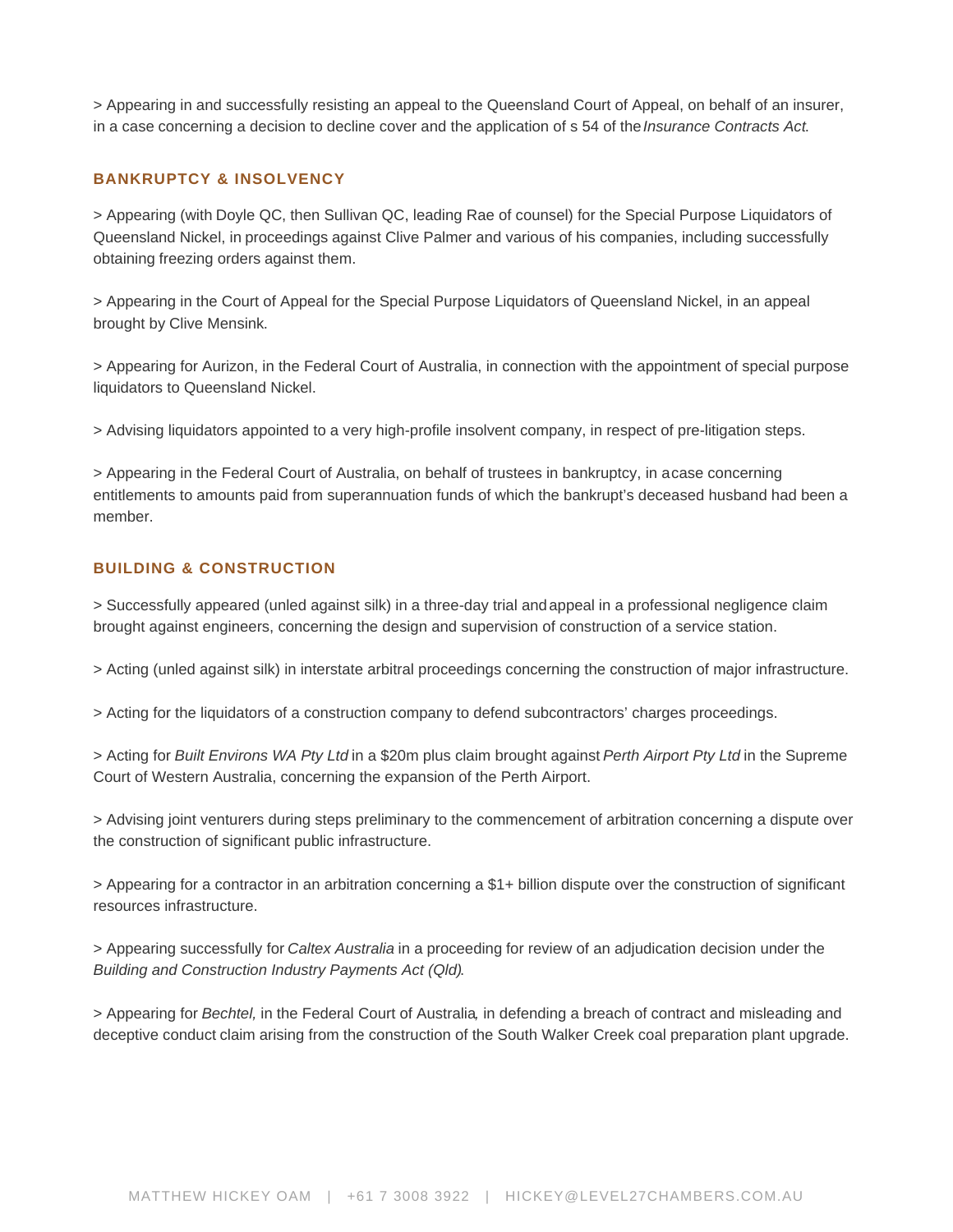> Appearing in the Queensland Supreme Court to successfully resist an [application for review](https://www.level27chambers.com.au/cases/annie-street-jv-pty-ltd-v-mcc-pty-ltd-ors-2016-qsc-268/) of an adjudication decision under the Building and Construction Industry Payments Act (Qld).

> Appearing for an electrical engineer in a [proceeding](https://www.level27chambers.com.au/cases/agripower-australia-ltd-v-queensland-engineering-electrical-pty-ltd-ors-2015-qsc-268/) concerning entitlement to payment under the Building and Construction Industry Payments because of allegations of an unlawful contract.

#### COMMERCIAL

> Appearing (unled against silk) for the successful plaintiff in a [5-day trial](https://www.level27chambers.com.au/cases/fulmer/) in the Supreme Court of Queensland, concerning the breach of a share sale agreement, which involved complex forensic accounting experts' evidence.

> Appearing for Oaks Hotels & Resorts in a [proceeding](https://www.level27chambers.com.au/cases/pointon-ors-v-oaks-hotels-resorts-limited-ors-2016-qsc-152/) against a former executive officer, arising out of alleged breaches of contract and fiduciary duties.

> Appearing for the [owner of the Sheraton Mirage Resort,](http://www.theaustralian.com.au/news/gold-coast-sheraton-mirage-bid-to-hide-pearls-resort-suitor/news-story/1451191c01ffe283b62e63c9d886d594) in defence of a class action brought in the Federal Court of Australia by 46,000 Indians who said that more than \$9 billion they had invested in an alleged "Ponzi" scheme established in India, had been used to purchase various assets (including the resort).

> Appearing in arbitration for a contractor engaged in the constructions of an LNG pipeline, in a contractual dispute with a plant and equipment subcontractor.

> Appearing for Seabird Aviation Australia in proceedings concerning a contractual dispute over intellectual property rights.

> Appearing in arbitration for the growers' body of a major soft commodity, concerning a contractual dispute over futures trading and soft commodity hedging.

> Advising a mid-tier national law firm in respect of obligations arising as between partners on their merger with an international partnership.

> Appearing in a 5-day trial in the Supreme Court of Queensland for defendants to a breach of fiduciary duty and knowing receipt [claim](https://www.level27chambers.com.au/cases/salary-packaging-australia-pty-limited-v-andropov-ors-2014-qsc-167/).

# COMMISSIONS & INQUESTS

> Appearing as Counsel Assisting in inquests, into deaths in custody, conducted by the State Coroner.

> Appearing in the inquest into the deaths of four people at [Dreamworld.](https://www.brisbanetimes.com.au/national/queensland/i-was-maybe-in-the-top-10-operators-at-dreamworld-says-operator-of-fatal-ride-20180619-p4zmh8.html)

> Appearing for the State of Queensland in the [Royal Commission into Institutional Responses to Child Sex](http://childabuseroyalcommission.gov.au)  [Abuse.](http://childabuseroyalcommission.gov.au)

> Appearing in and advising a party called before the [Barrett Adolescent Centre Commission of Inquiry.](https://www.barrettinquiry.qld.gov.au)

> Appearing in and advising a party before the [Queensland Organised Crime Commission of Inquiry.](https://www.organisedcrimeinquiry.qld.gov.au/__data/assets/pdf_file/0017/935/QOCCI15287-ORGANISED-CRIME-INQUIRY_Final_Report.pdf)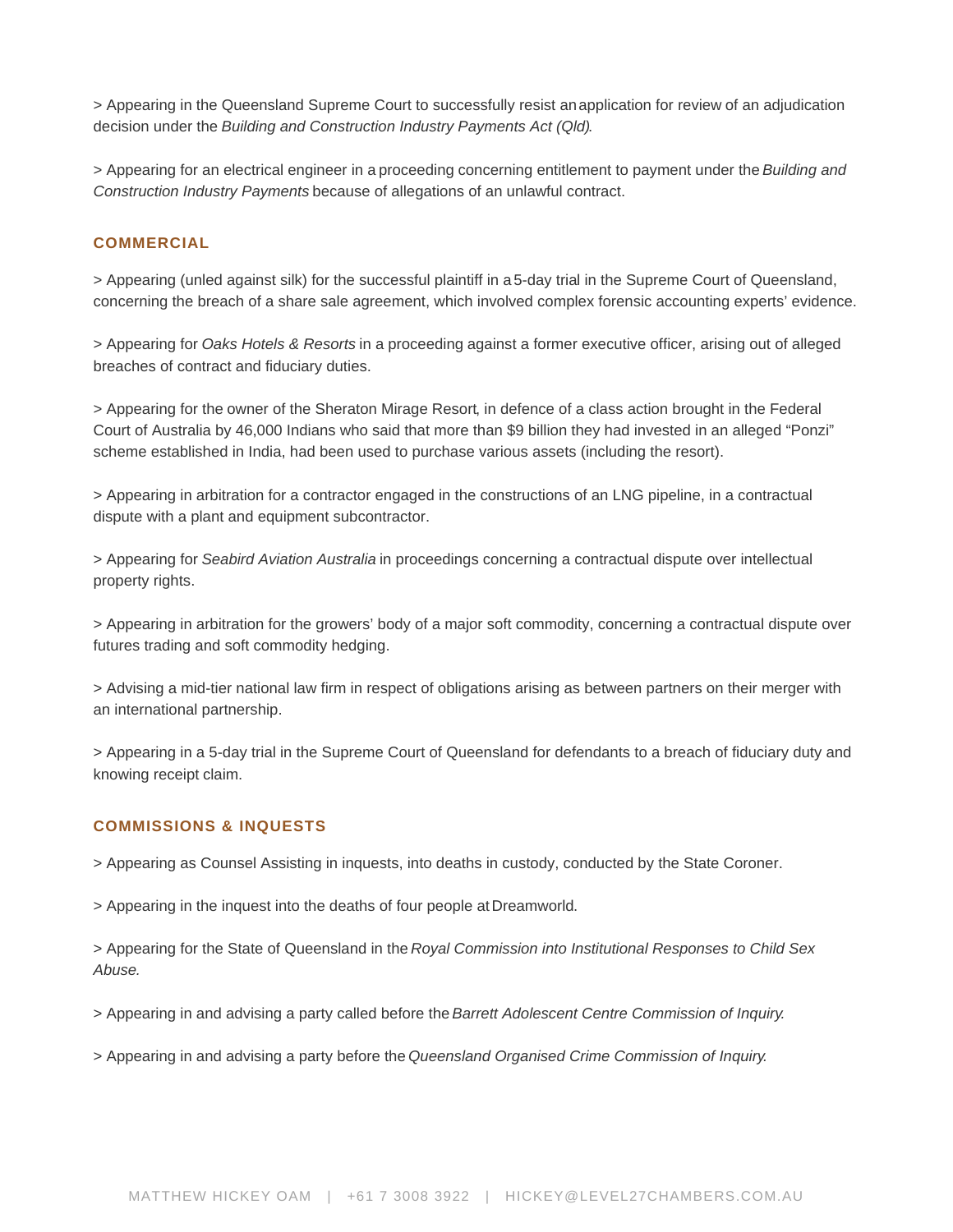> Appearing for parties called before the [Royal Commission into the Home Insulation Program.](http://www.homeinsulationroyalcommission.gov.au/Pages/default.aspx)

> Appearing for an engineer in an [inquest](https://www.level27chambers.com.au/cases/inquest-into-the-death-of-mark-geoffrey-bayliss/) into a death related to privacy screens that had become unfixed from a high-rise building during a storm.

> Appearing for [The Wesley Hospital,](https://www.level27chambers.com.au/cases/inquest-death-james-patrick-talbot/) [the Bundaberg Friendly Society Private Hospital](https://www.level27chambers.com.au/cases/inquest-death-mark-anthony-plumb/), the [Darling Downs](https://www.level27chambers.com.au/cases/inquest-death-rodney-roy-jacobs/)  [Hospital and Health Service,](https://www.level27chambers.com.au/cases/inquest-death-rodney-roy-jacobs/) the [Lady Cilento Children's Hospital](https://www.level27chambers.com.au/cases/inquest-death-joshua-ryan-statis/) and [another,](https://www.level27chambers.com.au/cases/inquest-death-es/) in inquests into unexpected or complicated deaths.

> Appearing for the Queensland Police Service in an [inquest](https://www.level27chambers.com.au/cases/inquest-into-the-death-of-a-13-year-old-girl-p/) into a death following an aborted police pursuit.

> Appearing for the Central Queensland Hospital and Health Service in an [inquest](https://www.level27chambers.com.au/cases/inquest-into-the-death-of-john-michael-spence/) into the death in custody of a prisoner.

> Appearing for the Queensland Ambulance Service in an inquest into the death of a person with a disability.

> Appearing for the convicted murderer of Tiahleigh Palmer at an [inquest](https://www.level27chambers.com.au/cases/inquest-into-the-death-of-tiahleigh-palmer/) into her death, before the Deputy State Coroner.

# EMPLOYMENT & INDUSTRIAL

> Appearing for entities in proceedings in the Queensland Industrial Relations Commission concerning action taken by the Regulator under the Work Health and Safety Act.

> Appearing at trial (unled against Crow QC, as his Honour then was) in a Supreme Court negligence [action](https://www.level27chambers.com.au/cases/paskins-v-hail-creek-coal-pty-ltd-anor-2017-qsc-190/) arising from an industrial accident at the Hail Creek mine, who sought to argue that its employee's employment had been transferred pro hac vice.

> Appearing for the Worker's Compensation Regulator to resist an [application](https://www.level27chambers.com.au/cases/connor-v-queensland-rail-ltd-2016-qsc-270/) for declaratory relief in respect of entitlement to persist with common law rights to sue for damages.

> Appearing for the State of Queensland, to resist an [application](https://www.level27chambers.com.au/cases/dhg-v-state-of-queensland-represented-by-the-department-of-justice-and-attorney-general-2013-qsc-89/) to enjoin publication of an unrecorded conviction under the Work Health and Safety Act 2011.

# HEALTH LAW

> Appearing at [trial](https://www.level27chambers.com.au/cases/sochorova-v-durairaj-anor-2019-qsc-251/) to successfully defence a medical negligence proceeding brought against a hospital and specialist doctor.

> Appearing in Supreme Court proceedings for a hospital accused of failing to make a timely cancer diagnosis.

> Appearing for the Children's Health Queensland Hospital and Health Service on [an application](https://www.level27chambers.com.au/cases/chqhhsvat/) to the Supreme Court of Queensland in its parens patriae jurisdiction for urgent orders permitting and facilitating medical treatment of a child, to which the child's parents objected on religious and cultural grounds.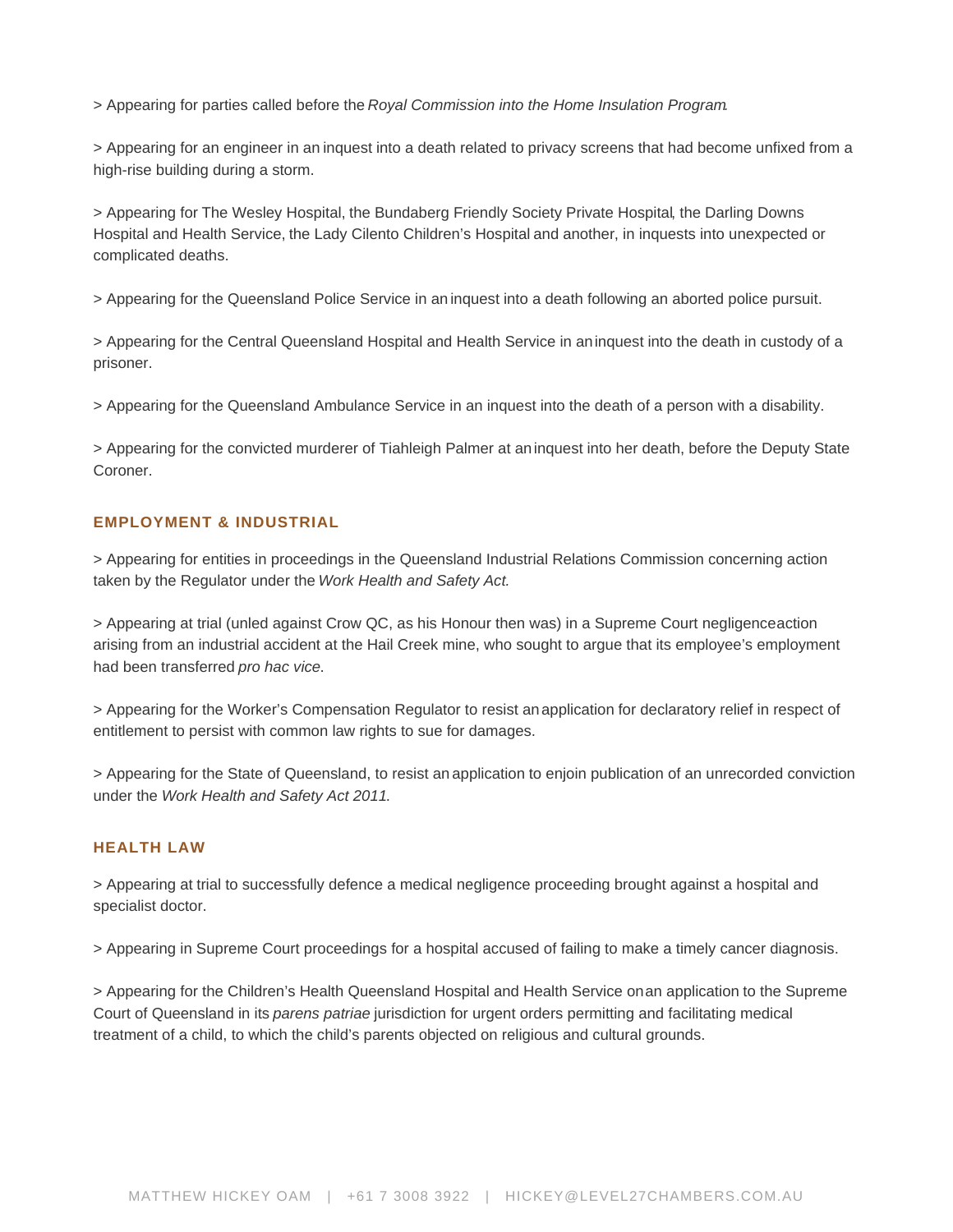> Appearing for various health services on applications to the Family Court of Australia for orders permitting and facilitating the medical treatment of children experiencing gender dysphoria.

> Appearing for [The Wesley Hospital,](https://www.level27chambers.com.au/cases/inquest-death-james-patrick-talbot/) [the Bundaberg Friendly Society Private Hospital](https://www.level27chambers.com.au/cases/inquest-death-mark-anthony-plumb/), the [Darling Downs](https://www.level27chambers.com.au/cases/inquest-death-rodney-roy-jacobs/)  [Hospital and Health Service,](https://www.level27chambers.com.au/cases/inquest-death-rodney-roy-jacobs/) the [Lady Cilento Children's Hospital,a](https://www.level27chambers.com.au/cases/inquest-death-joshua-ryan-statis/)nd [another,](https://www.level27chambers.com.au/cases/inquest-death-es/) in inquests.

> Acting in various proceedings for doctors and hospitals defending professional negligence allegations.

> Appearing for the operator of the John Flynn Private Hospital to resist an urgent mandatory injunction to compel it to reinstate the credentials of a suspended practitioner.

> Appearing for and against the Office of the Health Ombudsman in disciplinary proceedings brought against medical professionals.

#### HUMAN RIGHTS

> Appearing for the State of Queensland (unled against silk) to resist a Supreme Court challenge to a decision to keep a convicted murder in solitary confinement, brought on the basis that doing so constituted an infringement of the prisoner's human rights.

#### INSURANCE

> Appearing for various underwriters at Lloyds of London in Supreme Court proceedings concerning decisions to decline indemnity under policies of insurance.

> Advising an aviation insurer in respect of its liability to indemnify under various policies of insurance.

> Advising a United States-based manufacturer of agricultural equipment in respect of product liability proceedings commenced against them in Queensland.

> Advising insurers regarding liability to indemnify following major flooding events in Queensland in 2011.

# PROFESSIONAL NEGLIGENCE

> Successfully appearing in a Supreme Court [trial](https://www.level27chambers.com.au/cases/sochorova-v-durairaj-anor-2019-qsc-251/) for a hospital and specialist doctor accused of medical negligence.

> Acting for an engineer in defence of Supreme Court proceedings regarding allegations of negligent certification of building works.

> Successfully appeared (unled against silk) in a three-day trial and [appeal](https://www.level27chambers.com.au/cases/thistle-company-australia-pty-ltd-v-bretz-2018-qca-6/) in a professional negligence claim brought against engineers, concerning the design and supervision of construction of a service station.

> Appearing for an engineer in an [inquest](https://www.level27chambers.com.au/cases/inquest-into-the-death-of-mark-geoffrey-bayliss/) into a death related to privacy screens that had become unfixed from a high-rise building during a storm.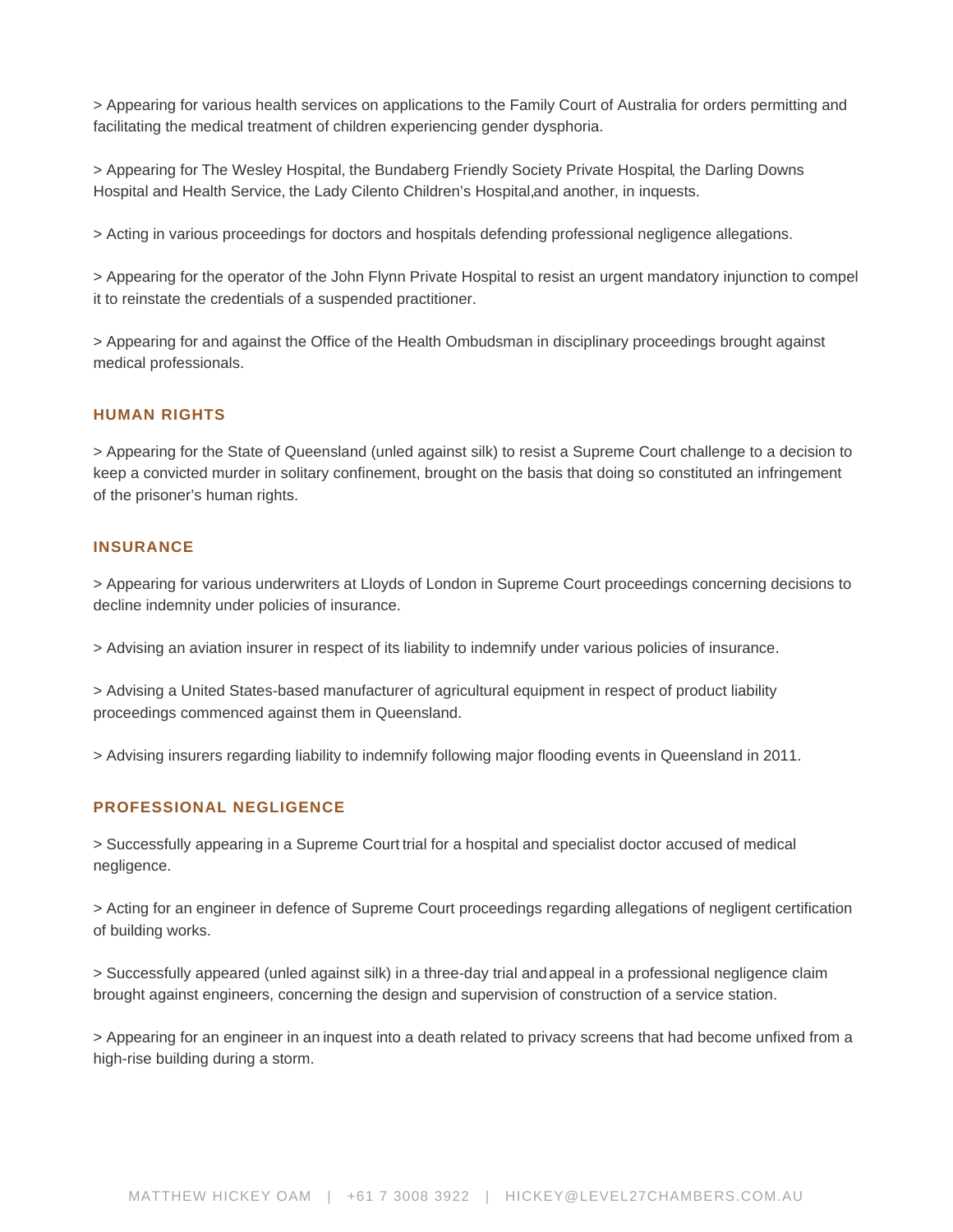> Appearing for [The Wesley Hospital,](https://www.level27chambers.com.au/cases/inquest-death-james-patrick-talbot/) [the Bundaberg Friendly Society Private Hospital](https://www.level27chambers.com.au/cases/inquest-death-mark-anthony-plumb/), the [Darling Downs](https://www.level27chambers.com.au/cases/inquest-death-rodney-roy-jacobs/)  [Hospital and Health Service,](https://www.level27chambers.com.au/cases/inquest-death-rodney-roy-jacobs/) the Lady Cilento Children's Hospital and [another,](https://www.level27chambers.com.au/cases/inquest-death-es/) in inquests into unexpected or complicated deaths.

# PROPERTY

> Appearing (pro bono) on a successful [application](https://www.level27chambers.com.au/cases/forsyth-ors-v-haraba-pty-ltd-ta-brisbane-gateway-resort-no-2-2013-qcat-708/) for rent review, on behalf of residents of a mobile housing estate.

> Advising hoteliers in pre-litigation strategy in respect of rent review dispute.

> Advising a commercial landowner in respect of issues arising from its encroachment over neighbouring property.

> Advising a commercial landowner in respect of the establishment of a claim for adverse possession.

# RECOMMENDATIONS

Australian Financial Review's "Best Lawyers in Australia":

- 2021-23 Commercial Law, Construction & Infrastructure Law, Insolvency & Reorganization Law, Litigation
- 2020 Commercial Law, Construction & Infrastructure Law, Litigation
- 2019 Construction & Infrastructure Law

Doyle's Guide to the Australian Legal Profession – Leading Commercial Litigation & Dispute Resolution Barristers:

- Leading Junior Counsel (Queensland, 2021-2022)
- Recommended Junior Counsel (Queensland, 2018-2020)

Doyle's Guide to the Australian Legal Profession - Leading Insolvency & Restructuring Barristers:

Recommended Junior Counsel (Queensland, 2018-2021)

Doyle's Guide to the Australian Legal Profession – Leading Construction Barristers:

- Leading Junior Counsel (Queensland, 2022)
- Recommended Junior Counsel (National, 2021)
- Leading Junior Counsel (Queensland, 2021)
- Recommended Junior Counsel (National, 2020)
- Leading Junior Counsel (Queensland, 2020)
- Recommended Junior Counsel (Queensland, 2019)
- Recommended Junior Counsel (Queensland, 2018)
- Leading Junior Counsel (Queensland, 2017)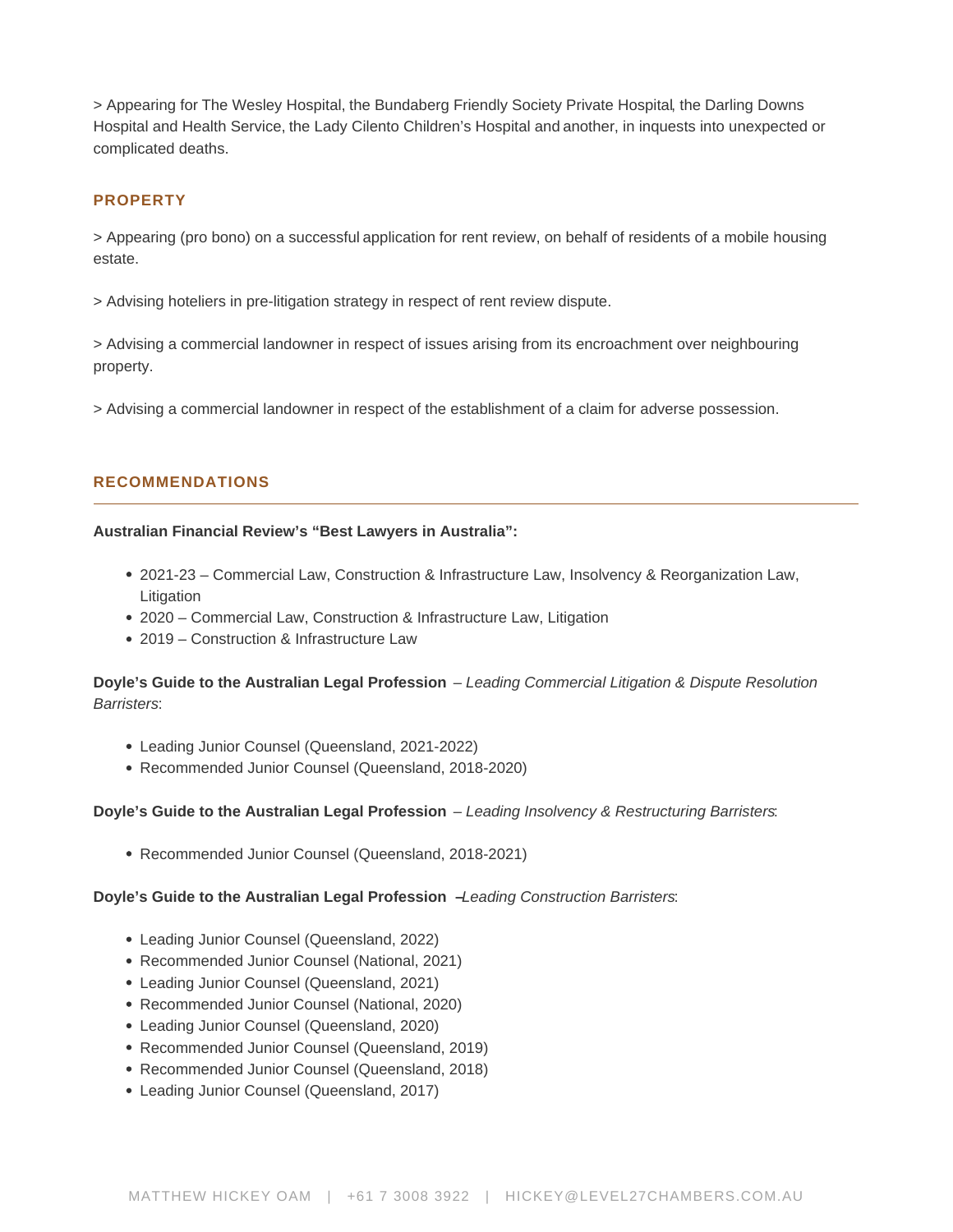Recommended Junior Counsel (Queensland, 2016)

**Legal 500** (Asia Pacific) – Leading Junior Counsel Construction, Infrastructure & Planning

2022 "Matthew is an excellent advocate. His persuasive oratory and written communications skills set him apart from other barristers in his field. He is a trusted and safe pair of hands. Over and above this, Matthew is a pleasure to work with and brings a level of calm to even the most fraught matters."

#### **APPOINTMENTS**

**2019 to Present** Member, Australian Bar Association Futures Committee

**2018 to Present** Member, QUT Law School Advisory Group

- **2017 to Present** Advisory Board, Queensland Conservatorium Griffith University
- **2016 to 2017** President, St Edmund's College Old Boys Association
- **2012 to 2018** External Inspector, under the Corrective Services Act 2006 (Qld).
- **2012 to Present** Presenter, Bar Practice Course, Bar Association of Queensland.
- **2012 to 2017** Mentor to Undergraduate Law Students, QUT Career Mentor Scheme.
- **2010 to Present** Guest Presenter, Practical Legal Training course, QUT
- **2010 to 2017** Board, Breast and Prostate Cancer Association of Qld.
- **1998 to 2010** Executive Producer, Artistic Director and Member, The Ten Tenors.
- **2000 to 2001** Ipswich Arts Foundation, Executive Committee Member
- **1998** Queensland Conservatorium, Griffith University Advisory Council
- **1998** Queensland Conservatorium, Griffith University Standing Committee
- **1998** Griffith University Student Representative Council Faculty Representative

#### **MEMBER**

Australasian Performing Rights Association (APRA) - Full Writer Member

Australian Bar Association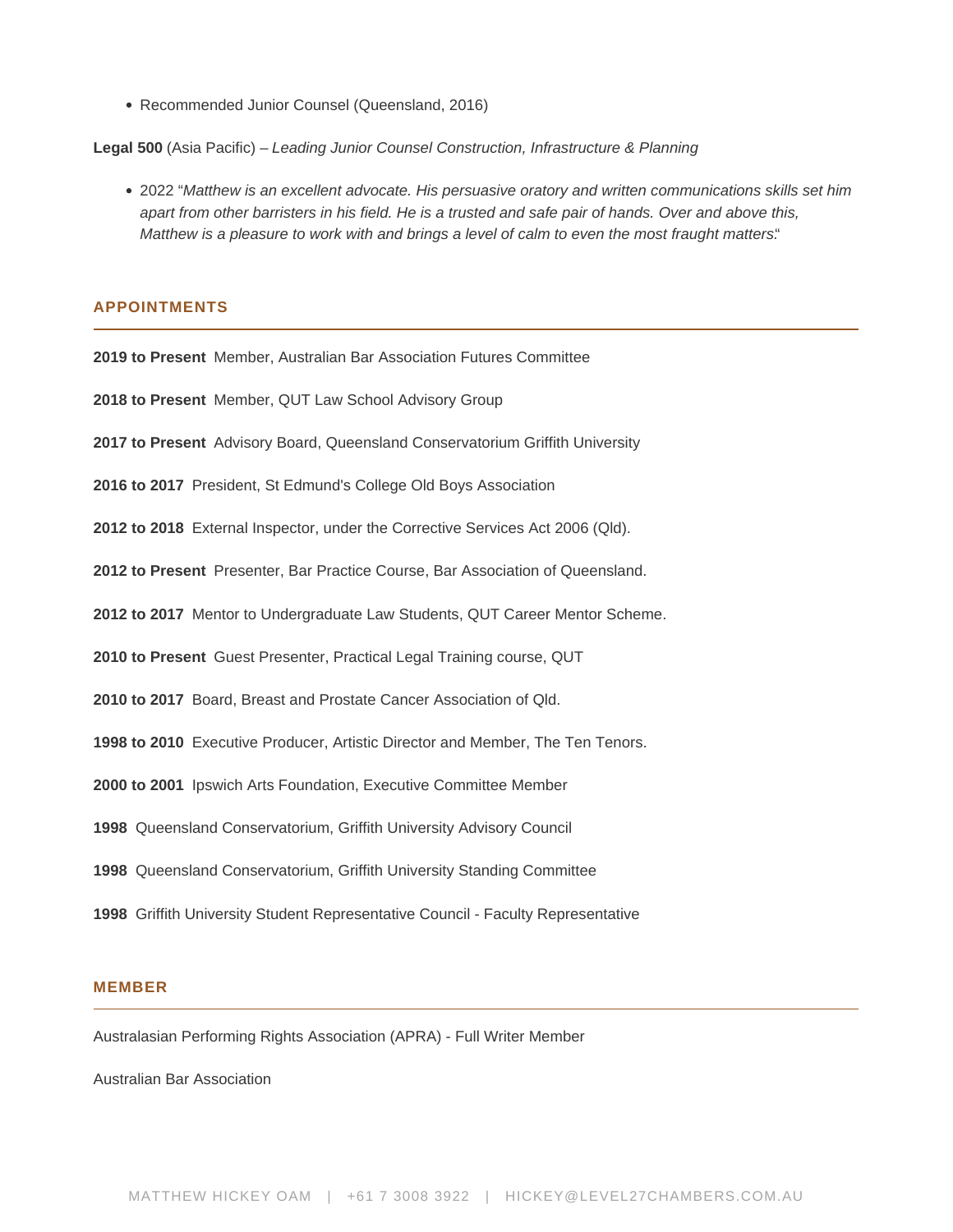Australian Insurance Law Association Bar Association of Queensland Breast and Prostate Cancer Association of Qld Medico-Legal Society of Queensland Society of Construction Law Australia

# **EDUCATION**

Bachelor of Laws (Hons) - QUT

Graduate Diploma of Legal Practice - QUT

Bachelor of Arts (Political Science) - UQ

Master of Music - QUT

#### **AWARDS**

**2021** Medal of the Order of Australia (OAM)

**2001** Commonwealth Centenary Medal

#### **PUBLICATIONS**

**Judicial Review No Replacement for QLD Industrial Magistrates Court** March 2021, Judicial Review & Administrative

**Commercial Mediations - Strategies and Tips to Achieve the Best Outcome for Your Client** October 2020

**In My Court: Magistrate MacKenzie of the Coroners Court** October 2020, Inquiries & Coronial Inquests

# **Coronial Inquests and the Coroners Act 2003 (Qld)**

September 2020, Inquiries & Coronial Inquests